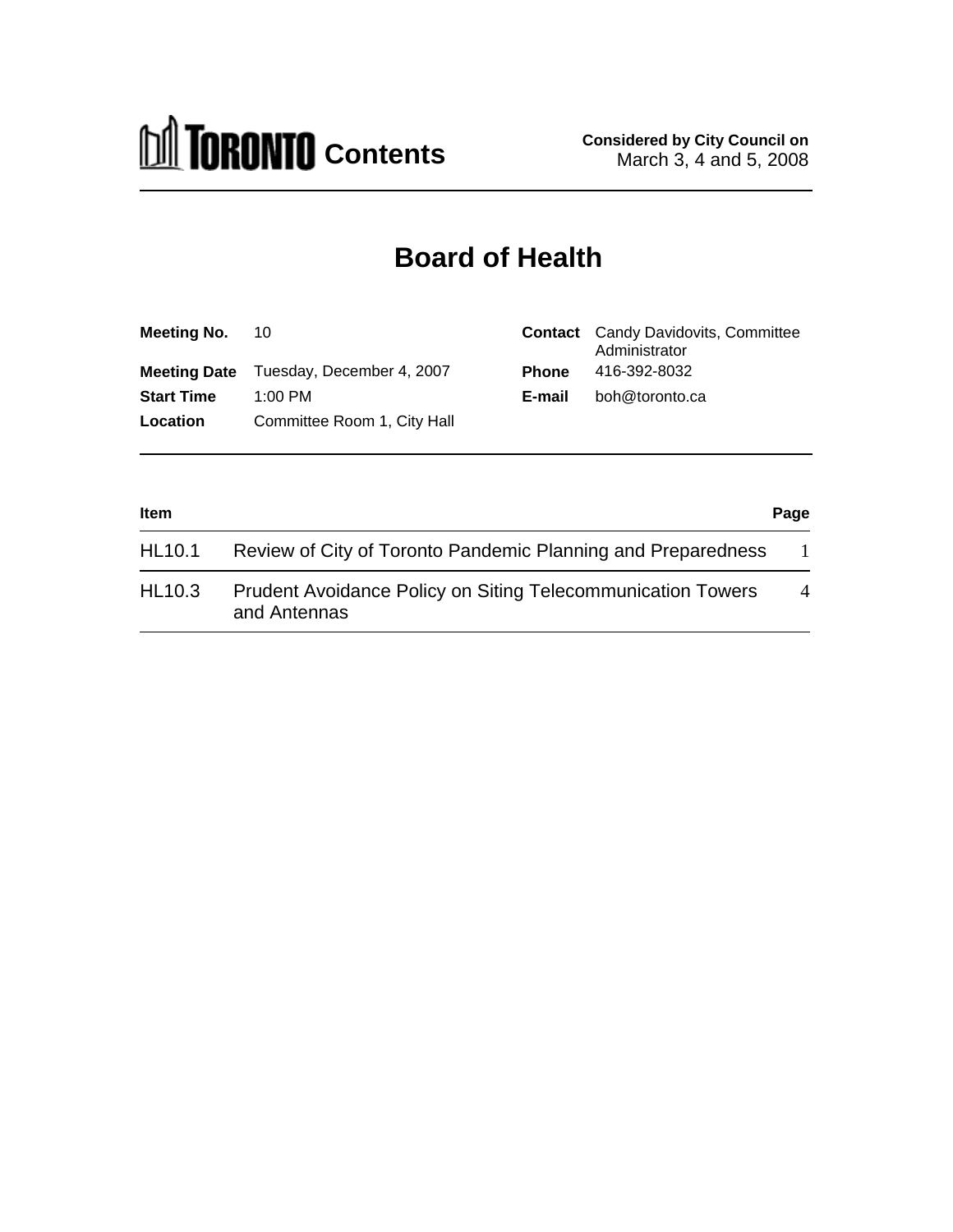

# **Board of Health**

| Meeting No. 10                          | <b>Contact</b> Candy Davidovits, Committee<br>Administrator |  |  |
|-----------------------------------------|-------------------------------------------------------------|--|--|
| Meeting Date Tuesday, December 4, 2007  | 416-392-8032<br><b>Phone</b>                                |  |  |
| <b>Start Time</b><br>1:00 PM            | E-mail boh@toronto.ca                                       |  |  |
| Committee Room 1, City Hall<br>Location |                                                             |  |  |
|                                         |                                                             |  |  |

|--|--|

## **Review of City of Toronto Pandemic Planning and Preparedness**

#### **City Council Decision**

City Council on March 3, 4 and 5, 2008, adopted the following motions:

- 1. The City Manager be requested to define, in writing, the lines of authority and roles of the Pandemic Influenza Steering Committee, and establish a regular reporting relationship for the Steering Committee to report to the Toronto Emergency Management Program Committee on pandemic planning and preparedness.
- 2. The City Manager be requested to amend the Toronto Municipal Code Chapter 59, "Emergency Planning", to reflect the replacement of the former Community Services Committee with the Executive Committee.
- 3. The Toronto Emergency Management Program Committee be requested to consider providing periodic reports on the progress of emergency management activities and/or emerging issues to City Council.
- 4. The City Manager be requested to ensure that the operational support functions listed in the City of Toronto Emergency Plan are finalized and authorized by responsible agencies before December 2008.
- 5. Toronto Public Health be requested to develop timelines for completion of specific pandemic planning and preparedness activities, monitor the completion of these activities and report progress to the Board of Health.
- 6. The City Manager be requested to undertake a detailed review of the proposed actions to sustain critical City functions in a pandemic emergency to ensure that the proposed actions represent the most effective and appropriate options. Such a review should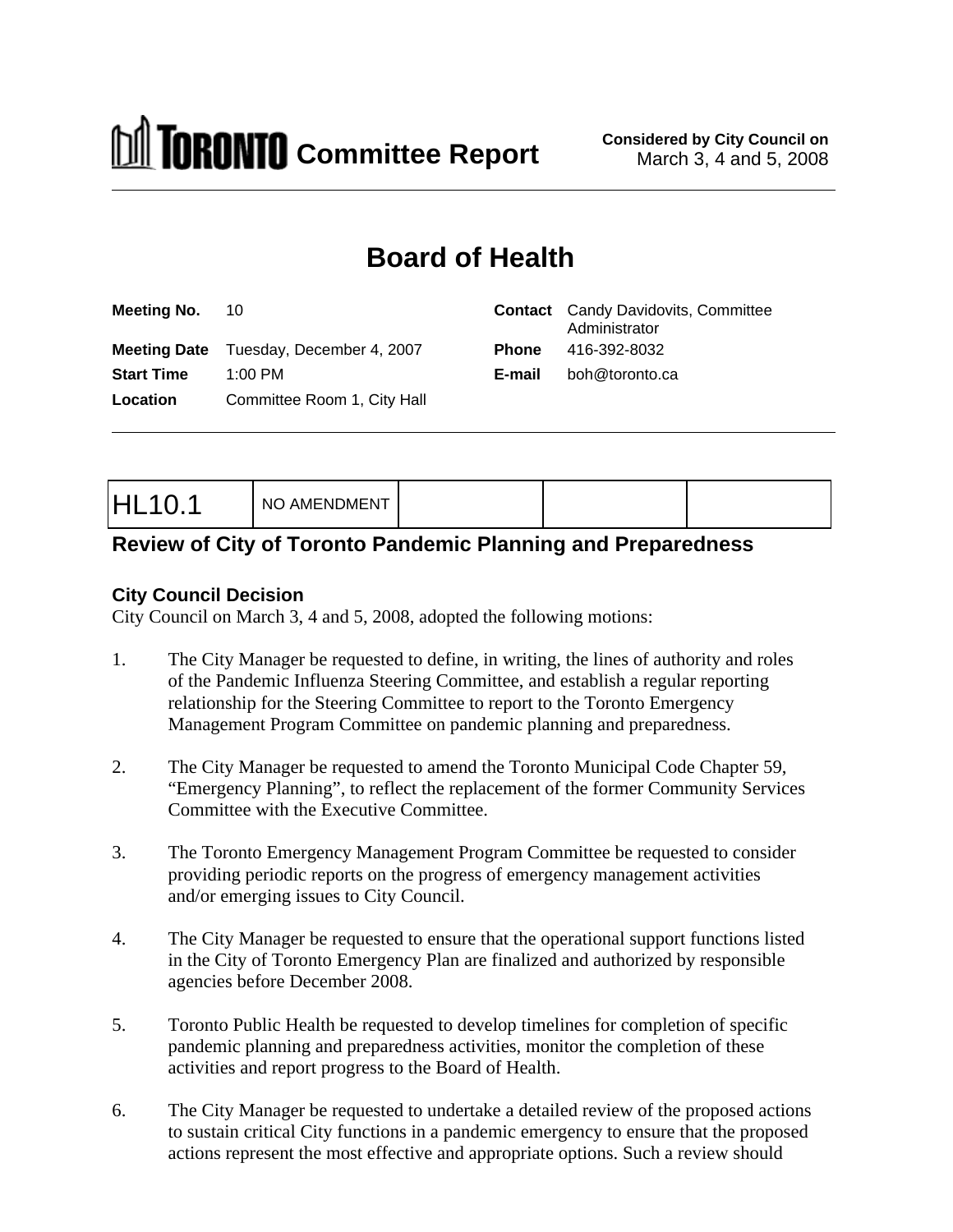2 a *2* a *2* a *2* a *2* a *2* a *2* a *2* a *2* a *2* a *2* a *2* a *2* a *2* a *2* a *2* a *2* a *2* a *2* a *2* a *2* a *2* a *2* a *2* a *2* a *2* a *2* a *2* a *2* a *2* a *2* a *2* a *2* a *2* a *2* a *2* a *2* a *2* Board of Health Committee Report - Meeting No. 10 Considered by City Council on March 3, 4 and 5, 2008

include, but not be limited to, an examination of the viability, effectiveness, and resource requirements of the proposed preparedness actions.

- 7. The City Manager be requested to take necessary steps to ensure a co-ordinated corporate process to prioritize and implement the proposed preparatory actions to sustain critical City services in a pandemic emergency.
- 8. The City Manager be requested to take necessary steps to develop a corporate procurement policy and plan for infection control supplies, personal protective equipment and critical operational supplies, in preparation for a pandemic emergency. Such steps should include, but not be limited to, a review, prioritization, and alignment of purchasing requirements with the World Health Organization pandemic alert phases.
- 9. The City Manager be requested to set a timeline for completion of the corporate pandemic response plan and the corporate pandemic communications strategy, and ensure that both documents contain essential details facilitating a timely and effective City response to the World Health Organization's pandemic alert phases.
- 10. The City Manager be requested to undertake a review of the City's Human Resources related pandemic planning assumptions and preparedness actions to ensure they are adequate and sufficient. Such a review should include, but not be limited to, an examination of Human Resources related pandemic planning issues and criteria, a review of other Cities' employee support actions in preparation for a pandemic and consultation with employee unions and management association.
- 11. The City Manager be requested to take necessary steps to develop and implement a process to systematically track and monitor costs associated with pandemic preparedness.
- 12. The City Manager be requested to develop a corporate pandemic implementation plan outlining goals, specific short-term objectives and targeted timelines, as well as assignment of responsibilities.

 $\frac{1}{2}$  ,  $\frac{1}{2}$  ,  $\frac{1}{2}$  ,  $\frac{1}{2}$  ,  $\frac{1}{2}$  ,  $\frac{1}{2}$  ,  $\frac{1}{2}$  ,  $\frac{1}{2}$  ,  $\frac{1}{2}$  ,  $\frac{1}{2}$  ,  $\frac{1}{2}$  ,  $\frac{1}{2}$  ,  $\frac{1}{2}$  ,  $\frac{1}{2}$  ,  $\frac{1}{2}$  ,  $\frac{1}{2}$  ,  $\frac{1}{2}$  ,  $\frac{1}{2}$  ,  $\frac{1$ 

(November 16, 2007) Report from Auditor General

## **Board Recommendations**

The Board of Health recommends to Council that:

- 1. the City Manager be requested to define in writing the lines of authority and roles of the Pandemic Influenza Steering Committee, and establish a regular reporting relationship for the Steering Committee to report to the Toronto Emergency Management Program Committee on pandemic planning and preparedness;
- 2. the City Manager be requested to amend the Toronto Municipal Code Chapter 59 "Emergency Planning" to reflect the replacement of the former Community Services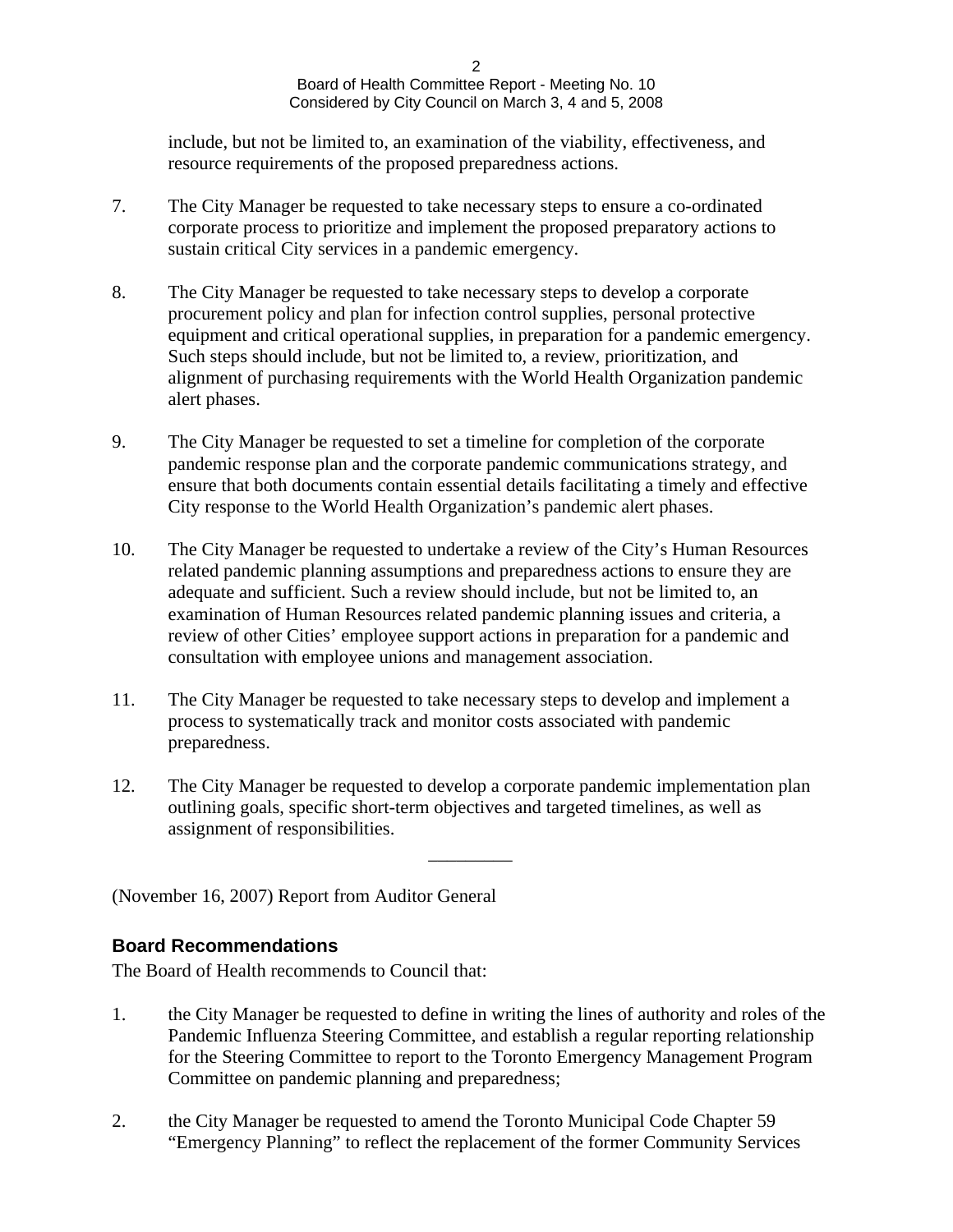Committee with the Executive Committee;

- 3. the Toronto Emergency Management Program Committee be requested to consider providing periodic reports on the progress of emergency management activities and/or emerging issues to City Council;
- 4. the City Manager be requested to ensure that the operational support functions listed in the City of Toronto Emergency Plan are finalized and authorized by responsible agencies before December 2008;
- 5. Toronto Public Health be requested to develop timelines for completion of specific pandemic planning and preparedness activities, monitor the completion of these activities, and report progress to the Board of Health;
- 6. the City Manager be requested to undertake a detailed review of the proposed actions to sustain critical City functions in a pandemic emergency to ensure that the proposed actions represent the most effective and appropriate options. Such a review should include, but not be limited to, an examination of the viability, effectiveness, and resource requirements of the proposed preparedness actions;
- 7. the City Manager be requested to take necessary steps to ensure a coordinated corporate process to prioritize and implement the proposed preparatory actions to sustain critical City services in a pandemic emergency;
- 8. the City Manager be requested to take necessary steps to develop a corporate procurement policy and plan for infection control supplies, personal protective equipment, and critical operational supplies, in preparation for a pandemic emergency. Such steps should include, but not be limited to, a review, prioritization, and alignment of purchasing requirements with the World Health Organization pandemic alert phases;
- 9. the City Manager be requested to set a timeline for completion of the corporate pandemic response plan and the corporate pandemic communications strategy, and ensure that both documents contain essential details facilitating a timely and effective City response to the World Health Organization's pandemic alert phases;
- 10. the City Manager be requested to undertake a review of the City's Human Resources related pandemic planning assumptions and preparedness actions to ensure they are adequate and sufficient. Such a review should include, but not be limited to, an examination of Human Resources related pandemic planning issues and criteria, a review of other cities' employee support actions in preparation for a pandemic, and consultation with employee unions and management association;
- 11. the City Manager be requested to take necessary steps to develop and implement a process to systematically track and monitor costs associated with pandemic preparedness; and
- 12. the City Manager be requested to develop a corporate pandemic implementation plan outlining goals, specific short-term objectives and targeted timelines, as well as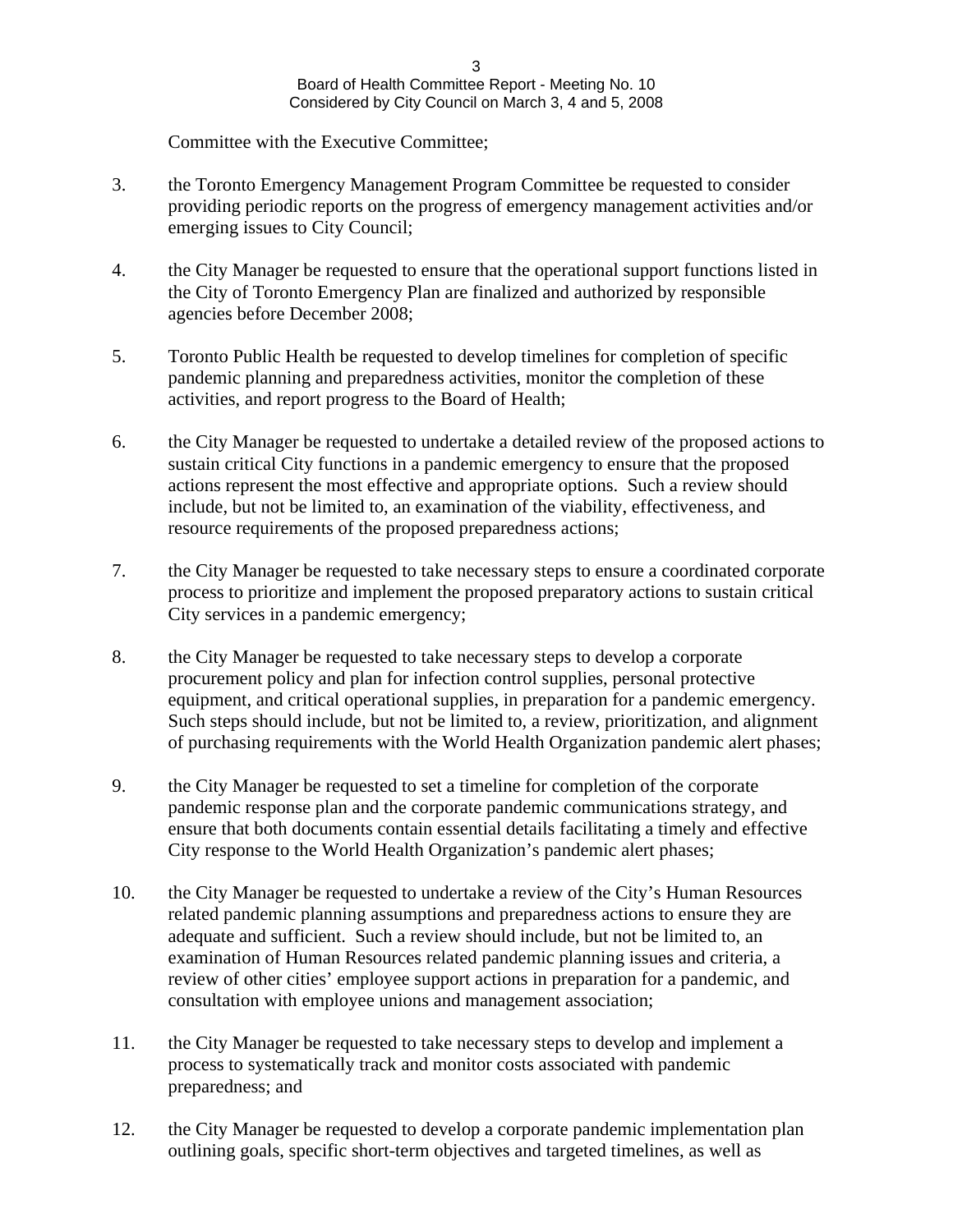4 Board of Health Committee Report - Meeting No. 10 Considered by City Council on March 3, 4 and 5, 2008

assignment of responsibilities.

#### **Decision Advice and Other Information**

The Board of Health requested the Medical Officer of Health to:

- 1. include information on jurisdictional issues which are barriers to pandemic influenza planning and preparedness in his next written report to the Board of Health on pandemic influenza planning; and
- 2. report to the Board of Health within the next six months on the role general health promotion strategies could have in pandemic preparation, including an analysis of cost and which populations would benefit.

#### **Financial Impact**

The implementation of Recommendation number 7, 8 and 11 in this report will improve financial controls over spending related to pandemic planning and preparedness. The extent of any resources required or potential cost savings resulting from implementing the recommendations in this report is not determinable at this time.

#### **Summary**

Because the City's pandemic planning is still in progress, the purpose of the audit was to provide a snapshot of what the City has accomplished and what work remains to be completed in preparing for a pandemic emergency. The overall audit question is: "To the extent possible, how prepared is the City for a potentially severe pandemic?" We are cognizant that this should only be answered within the context of what the City can realistically achieve as a municipal government in pandemic planning, in particular considering the City's current fiscal constraints and the need for provincial and federal guidance and coordination. In addition, the substantial degree of uncertainty surrounding a possible pandemic influenza makes planning for a pandemic emergency a complex and difficult task.

The City has undertaken a number of planning activities, and is working towards implementing key actions such as stockpiling personal protective equipment and essential operational supplies. Certain important pandemic public health measures remain to be completed, some of which are dependent upon federal or provincial guidance. The City has established a framework for pandemic planning and preparedness in which public health related planning is led by Toronto Public Health, and corporate planning for continuity of operations is led by the Pandemic Influenza Steering Committee. Our audit noted certain challenges and gaps in the pandemic planning and preparedness process, and as a result our report includes a number of recommendations to help strengthen the existing accountability framework and corporate coordination, as well as enhancing the completion of pandemic public health planning.

#### **Background Information**

Review o f City of Toronto Pandemic Planning and Preparedness [\(http://www.toronto.ca/legdocs/mmis/2007/hl/bgrd/backgroundfile-8892.pdf](http://www.toronto.ca/legdocs/mmis/2007/hl/bgrd/backgroundfile-8892.pdf)) Review of City of Toronto Pandemic Planning and Preparedness - Appendix 1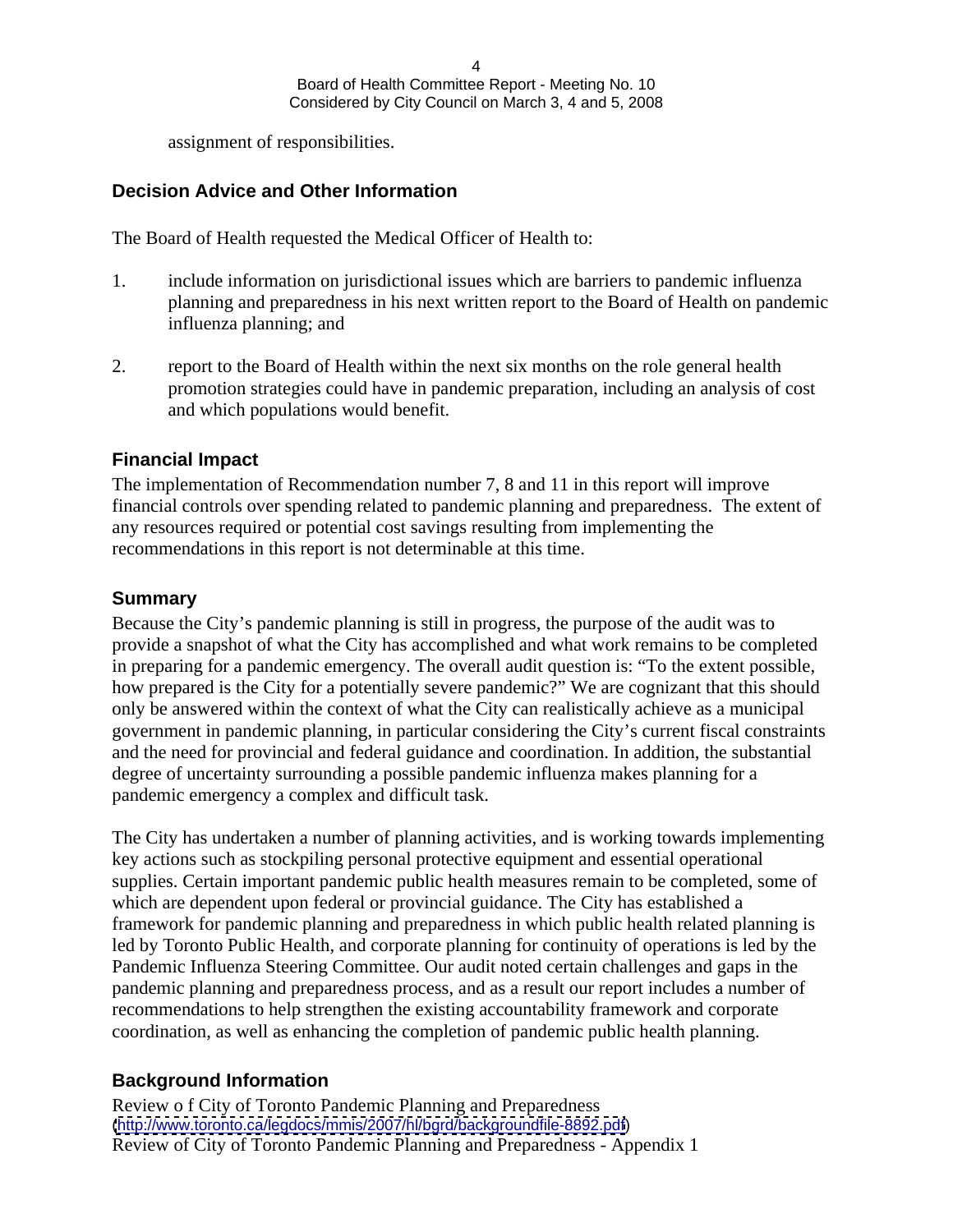$5\,$ Board of Health Committee Report - Meeting No. 10 Considered by City Council on March 3, 4 and 5, 2008

[\(http://www.toronto.ca/legdocs/mmis/2007/hl/bgrd/backgroundfile-8893.pdf](http://www.toronto.ca/legdocs/mmis/2007/hl/bgrd/backgroundfile-8893.pdf)) Review of City of Toronto Pandemic Planning and Preparedness - Appendix 2 [\(http://www.toronto.ca/legdocs/mmis/2007/hl/bgrd/backgroundfile-8894.pdf](http://www.toronto.ca/legdocs/mmis/2007/hl/bgrd/backgroundfile-8894.pdf)) Review of City of Toronto Pandemic Planning and Preparedness - Appendix 3 [\(http://www.toronto.ca/legdocs/mmis/2007/hl/bgrd/backgroundfile-8895.pdf](http://www.toronto.ca/legdocs/mmis/2007/hl/bgrd/backgroundfile-8895.pdf))

#### **Communications**

(December 4, 2007) Submission from Jeff Griffiths, City Auditor, City of Toronto (HL.New.HL10.1.1) (December 4, 2007) Submission from Shirley Hoy, City Manager, City of Toronto (HL.New.HL10.1.2)

#### **Speakers**

Jeff Griffiths, Auditor General, City of Toronto (Submission Filed) Alan Ash, Director, Auditor General's Office Jane Ying, Audit Manager, Auditor General's Office Dr. David McKeown, Medical Officer of Health, Toronto Public Health Shirley Hoy, City Manager, City of Toronto (Submission Filed)

## **Prudent Avoidance Policy on Siting Telecommunication Towers and Antennas**

## **City Council Decision**

City Council on March 3, 4 and 5, 2008, adopted the following motions:

- 1. City Council endorse the Prudent Avoidance Policy (a standard 100 times more stringent than the current Safety Code 6), as recommended by the Board of Health and the Medical Officer of Health, and Health Canada and Industry Canada be so advised.
- 2. Staff use the Prudent Avoidance Standard to evaluate cell tower and antenna applications, oppose those which do not meet it and report on these to the Planning and Growth Management Committee.
- 3. The Medical Officer of Health be requested to report further on how the cumulative impact of cell phone towers and antennae can best be measured in areas with concentrations of them.

 $\frac{1}{2}$  ,  $\frac{1}{2}$  ,  $\frac{1}{2}$  ,  $\frac{1}{2}$  ,  $\frac{1}{2}$  ,  $\frac{1}{2}$  ,  $\frac{1}{2}$  ,  $\frac{1}{2}$  ,  $\frac{1}{2}$  ,  $\frac{1}{2}$  ,  $\frac{1}{2}$  ,  $\frac{1}{2}$  ,  $\frac{1}{2}$  ,  $\frac{1}{2}$  ,  $\frac{1}{2}$  ,  $\frac{1}{2}$  ,  $\frac{1}{2}$  ,  $\frac{1}{2}$  ,  $\frac{1$ 

(November 20, 2007) Report from Medical Officer of Health

#### **Board Recommendations**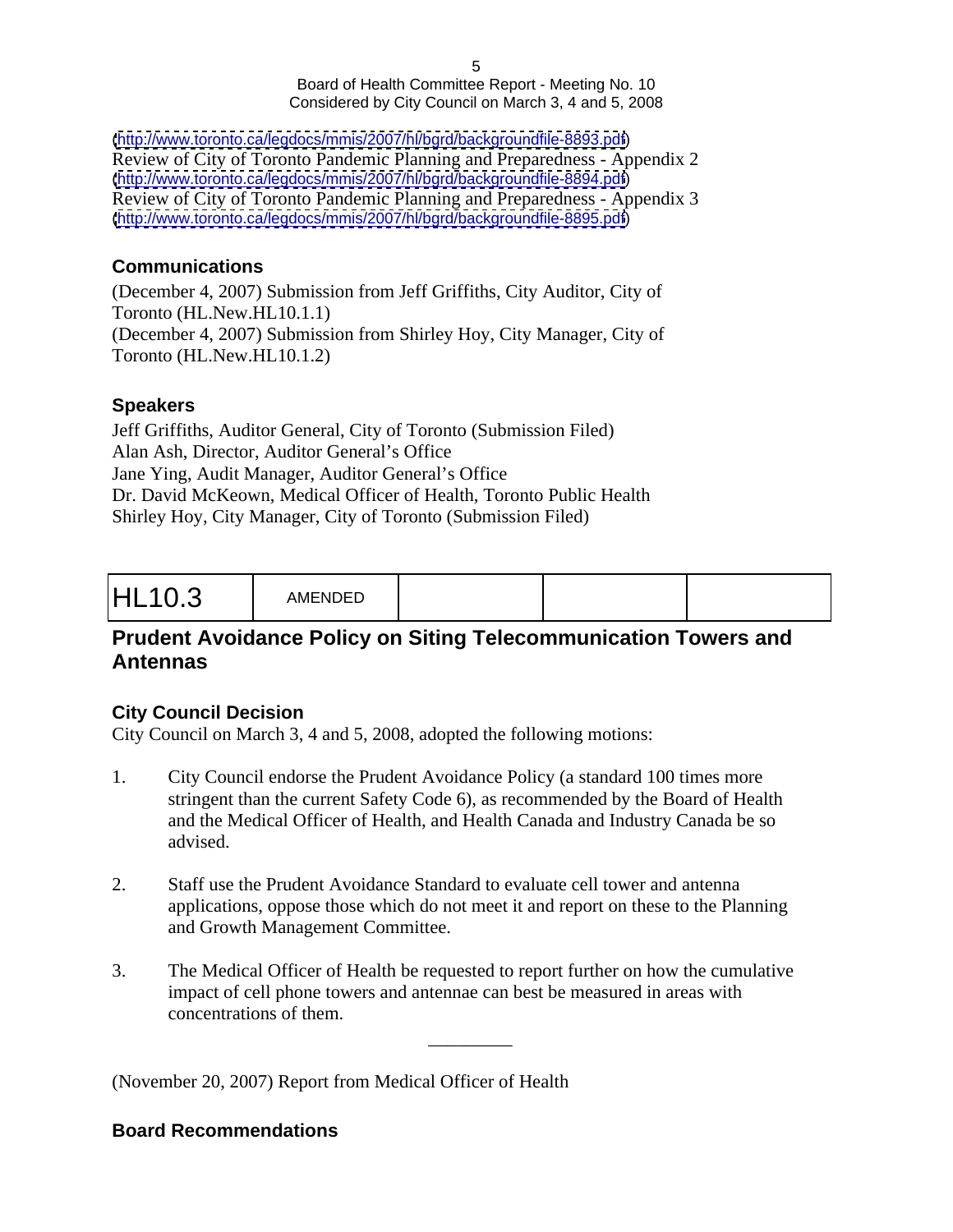The Board of Health recommends that:

1. City Council endorse a Prudent Avoidance Policy and use the new City of Toronto Telecommunication Tower and Antenna Protocol as a mechanism for collecting information on the estimated levels of radiofrequencies around cell phone towers and antennas in areas where people normally spend time.

#### **Decision Advice and Other Information**

The Board of Health:

- 1. reaffirmed the Prudent Avoidance Policy approach for radiofrequencies (RF) that would keep levels in areas where people normally spend time at least 100 times lower than Health Canada's Safety Code 6 limits when siting new telecommunication towers and antennas in the City of Toronto;
- 2. recommended to Health Canada that public exposure limits for radiofrequency fields under Safety Code 6 be made 100 times more strict as previously recommended by the Board of Health;
- 3. recommended to cell phone carrier proponents to consider voluntary adoption of the Prudent Avoidance Policy when proposing sites for new telecommunication towers and antennas, including considering proposed alternative sites when the City's review identifies potential concerns; and
- 4. encouraged Industry Canada to conduct regular monitoring for radiofrequencies arising from telecommunications structures in Toronto, and to make that information publicly available.
- 5. forwarded a copy of this report to the Toronto District School Board, the Toronto Catholic District School Board, the Conseil scolaire de district du Centre-Sud-Ouest, and the Conseil scolaire de district catholique Centre-Sud; and strongly encouraged the Boards of Education to support and adopt the Board of Health's Prudent Avoidance Policy;
- 6. forwarded a copy of the Board of Health's recommendations to the Planning and Growth Management Committee and the Acting Chief Planner and Executive Director for their information; and
- 7. requested the Medical Officer of Health to report to the Board of Health:
	- a. on the impact of cell phone usage on the health of children and youth; and
	- b. early in 2009 on the implementation and effectiveness of the new City of Toronto Telecommunication Tower and Antenna Protocol.

## **Financial Impact**

These recommendations will have no financial impact beyond what has already been approved